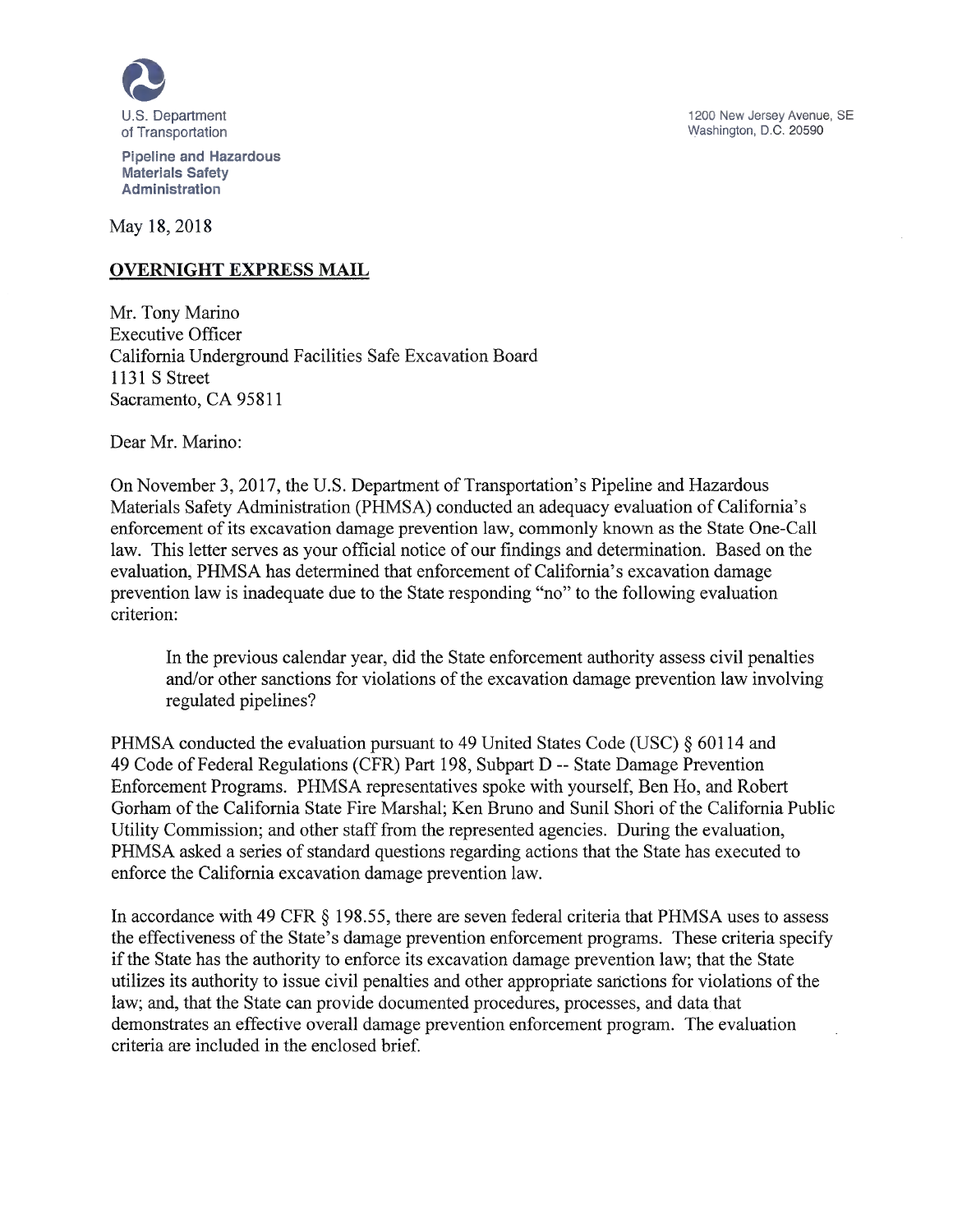### Mr. Tony Marino Page 2

California was found to have inadequate enforcement during the PHMSA evaluation conducted in 2016. Based on PHMSA's 2017 determination, PHMSA continues to maintain enforcement authority in California as defined in 49 CFR Part 196 against an excavator who damages a regulated hazardous liquid or natural gas pipeline in the State. It is important to note this does not mean that California is unable to continue its enforcement efforts, only that PHMSA has the authority to enforce its own Federal minimum excavation damage standards alongside your current efforts. PHMSA recognizes the critical role California officials play in the safety of their pipeline network and will continue to work together with you as you develop and implement the California enforcement program.

Please be advised, States that fail to establish an adequate excavation damage prevention law enforcement program within five years from the date of the final PHMSA determination notice may be subject to a four percent reduction in PHMSA State Base Grant funding. This grant currently funds up to 80 percent of the cost of pipeline safety programs within the California Public Utility Commission and the California State Fire Marshal.

California has the right under 49 CFR § 198.59 to submit to PHMSA a written response contesting this inadequacy determination and requesting that the determination be withdrawn within 30 days of receiving this letter. Upon receipt of such notification, PHMSA will review all relevant information and issue a final determination. Please send letters to my attention at the following address:

Mr. Alan K. Mayberry Associate Administrator for Pipeline Safety Pipeline and Hazardous Materials Safety Administration U.S. Department of Transportation 1200 New Jersey Avenue SE, Suite E22-321 Washington, DC 20590

PHMSA evaluation of State damage prevention law enforcement will occur annually; however, if California takes action to establish an adequate enforcement program prior to the annual evaluation, California may request that PHMSA review and reconsider this designation.

Excavation damage continues to be a leading cause of hazardous liquid and natural gas pipeline incidents resulting in fatalities, serious injury, and environmental damage. Damaging a pipeline during excavation poses a serious safety risk to excavators, the public living or working in proximity to the excavation site, and the environment.

PHMSA strongly believes that effective damage prevention programs, including enforcement, are best addressed at the State level. Nationwide statistics show that effective enforcement of State excavation damage prevention laws reduces excavation damage and pipeline incidents, resulting in increased safety. PHMSA is pleased to learn of the establishment of the California Underground Facilities Safe Excavation Board. It is our hope that once the Board is fully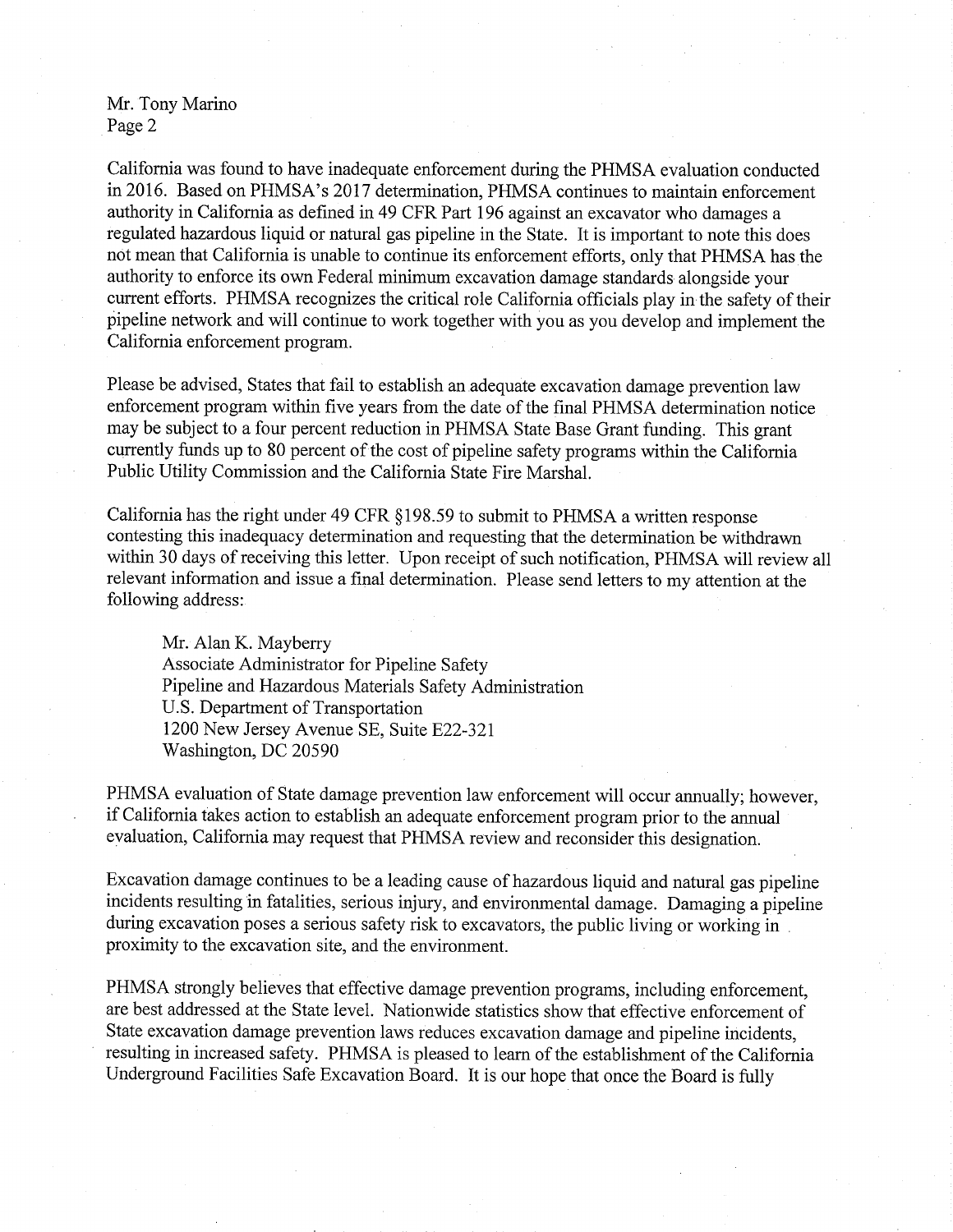Mr. Tony Marino Page 3

established and has developed the necessary rulemaking, that the enforcement program will satisfy PHMSA's requirements and be deemed adequate.

PHMSA stands ready to continue working with you and other California stakeholders in improving enforcement of the State excavation damage prevention law. If you have any questions or need additional information, please contact our Damage Prevention Team by email at excavation.enforcement@dot.gov or phone at (469) 779-2283.

Finally, we encourage you and your colleagues to support several safety education initiatives throughout the year. These efforts include National Safe Digging Month in April, National Safety Month in June, and National 811 Day in August. More information is available at www.call8 11 .com and www.nsc.org/work-safety/get-involved/national-safety-month.

Sincerely,

Alan K. Mayberry

Associate Administrator for Pipeline Safety

 $\gamma$ 

Enclosure

cc: The Honorable Edmund Brown, Office of the Governor, State of California Michael Picker, President, California Public Utilities Commission Dennis Mathisen, Chief, California State Fire Marshal Kenneth Bruno, Program Manager, Gas Safety and Reliability Branch, California Public Utilities Commission Ben Ho, Chief of Pipeline Safety, California State Fire Marshal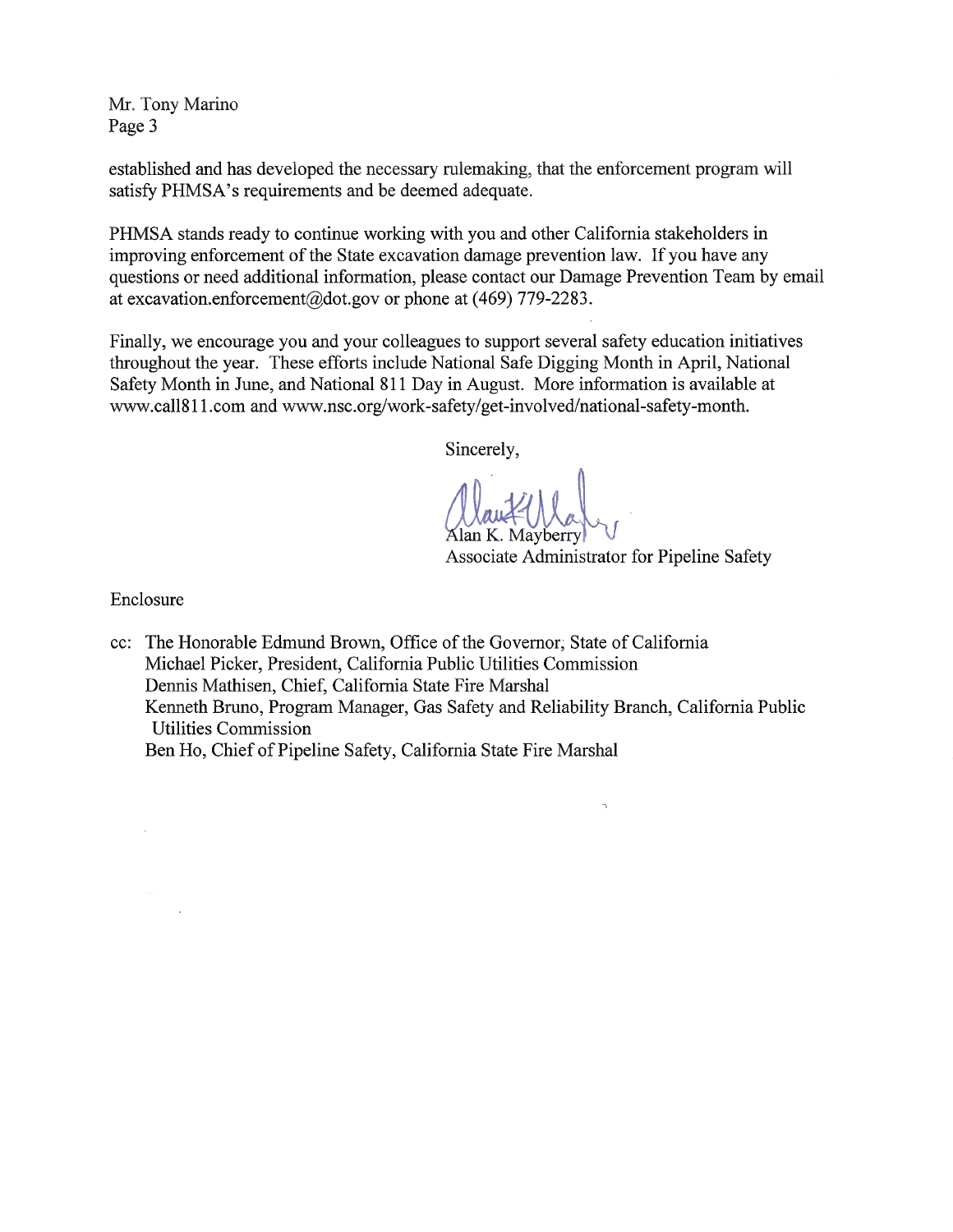**United States Department of Transportation (USDOT) Pipeline and Hazardous Materials Safety Administration (PHMSA) Pipeline Safety: Pipeline Damage Prevention Programs <sup>49</sup> CFR <sup>196</sup>** -**Protection of Underground Pipelines from Excavation Activity <sup>49</sup> CFR <sup>198</sup>** -**Regulations for Grants to Aid State Pipeline Safety Programs Effective January 1, 2016**

#### **BACKGROUND**

49 Usc § 60114 provides the United States Department of Transportation with back stop authority to conduct administrative civil enforcement proceedings against excavators who damage hazardous liquid and natural gas pipelines in a state that has failed to adequately enforce its excavation damage prevention or one-call laws. Federal **civil** penalty levels are as high as \$209,002 for each day the violation continues, **with** a maximum penalty of \$2,090,022 for a related series of violations.

On July 23, *2015,* PHMSA published a Final Rule that established:

- 1. criteria and procedures for determining the adequacy of state pipeline excavation damage prevention law enforcement programs,
- 2. An administrative process for making adequacy determinations,
- 3. Federal requirements PHMSA will enforce in states with inadequate excavation damage prevention law enforcement programs, and
- 4. The adjudication process for administrative enforcement proceedings against excavators where Federal authority is exercised.

#### **CRITERIA TO BE USED TO EVALUATE STATE DAMAGE PREVENTION PROGRAMS**

- 1. Does the state have enforcement authority, including civil penalties?
- 2. Is there a designated enforcement body?
- 3. Is the state using its authority and making enforcement records available to the public?
- 4. Does the state have a reliable means of learning about damages?
- *5.* Does the state have damage investigation practices that are adequate to determine the at-fault party when damage occurs?
- 6. At a minimum, does state law require that:
	- a. Excavators must call 811 before digging
	- b. Excavators must "respect the marks"
	- c. If damage to a pipeline occurs:
		- i. Excavator must report damage to operator at earliest practical moment.
		- ii. If release occurs, excavator must call 911.
- *7.* Are exemptions from the damage prevention law limited? Written justification of exemptions is required.

PHMSA Guidance Brief January 2018 Pipeline Safety: Pipeline Damage Prevention Programs **Page 1** Page 1